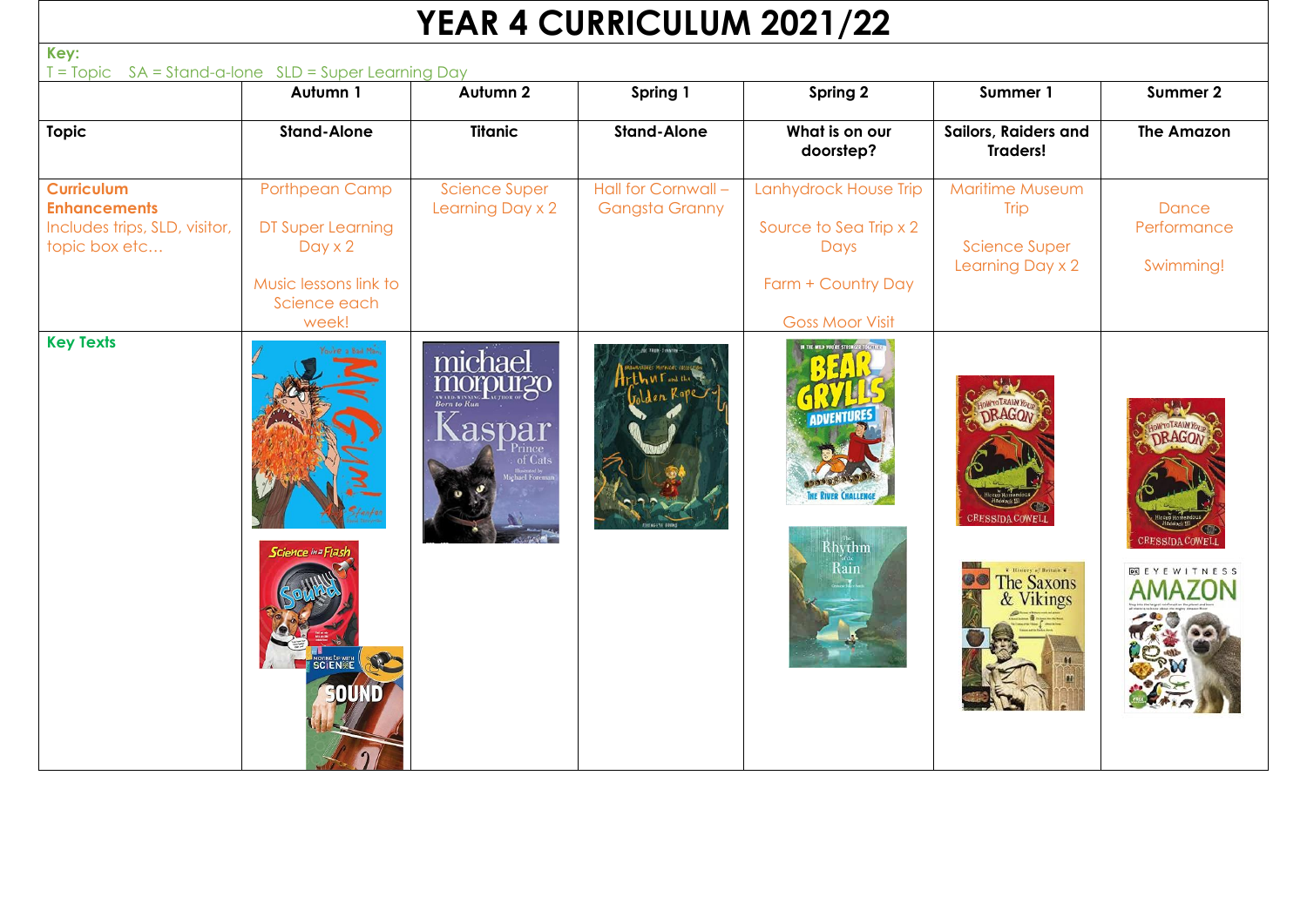| English - 5 day plan<br>writing:<br>(For more coverage<br>detail see our yearly<br>English plan.) | Character<br>$\bullet$<br>Descriptions<br>Letter of thanks<br>$\bullet$<br>to Porthpean<br>Persuasive<br>Letter to Mr<br>Walden | Recount - Diary<br><b>Extracts</b><br>Letter to<br>$\bullet$<br>Children's Ward<br>at Treliske         | Narrative x 3<br>$\bullet$                                                                | Recount of one of<br>the trips / as an<br>explorer<br>Diary entries for the<br>Robarte's family<br>Biography x 2<br>$\bullet$ | Non-<br>$\bullet$<br>chronological<br>Report<br>Narrative<br>$\bullet$  | Recount - Diary<br>$\bullet$<br><b>Extracts</b><br>Narrative<br>$\bullet$<br>Persuasive Letter<br>or Discussion -<br>Palm<br>Oil/Deforestation |
|---------------------------------------------------------------------------------------------------|---------------------------------------------------------------------------------------------------------------------------------|--------------------------------------------------------------------------------------------------------|-------------------------------------------------------------------------------------------|-------------------------------------------------------------------------------------------------------------------------------|-------------------------------------------------------------------------|------------------------------------------------------------------------------------------------------------------------------------------------|
| <b>Maths</b><br>(For more detail see our<br>school Maths Policy.)                                 | Number and Place<br>Value                                                                                                       | Addition and<br>Subtraction /<br>Multiplication and<br>Division                                        | Multiplication and<br>Division<br>Fractions                                               | Fractions<br>Measures                                                                                                         | Fractions<br>Measures                                                   | Fractions<br>Measures<br>Geometry<br>Statistics                                                                                                |
| <b>Science</b>                                                                                    | Sound Unit<br>(Link to Music)                                                                                                   | <b>Electricity Unit (Links</b><br>to Morse Code)                                                       | Animals Inc.<br>Humans Unit                                                               |                                                                                                                               | <b>States of Matter</b><br>Unit                                         | Living Things +<br><b>Habitats Unit</b>                                                                                                        |
| Geography                                                                                         |                                                                                                                                 |                                                                                                        |                                                                                           | <b>Rivers</b>                                                                                                                 |                                                                         | South America -<br>The Amazon<br>Rainforests                                                                                                   |
| <b>History</b>                                                                                    |                                                                                                                                 | <b>Titanic Unit</b>                                                                                    | Anglo-Saxons and<br>Scots Unit (Brief)                                                    | Local History Study -<br>Lanhydrock House<br>(Brief)                                                                          | Vikings and Anglo-<br>Saxons Unit                                       |                                                                                                                                                |
| Art                                                                                               |                                                                                                                                 | Art and Design Skills<br>Unit $(7)$                                                                    | Formal Elements of<br>Art Unit (5)                                                        |                                                                                                                               | Sculpture Unit (5)                                                      | Every Picture Tells a<br>Story (5)                                                                                                             |
| <b>DT</b>                                                                                         | Sewing Project - Roll<br>up cases                                                                                               | Revisit sewing skills<br>for Xmas<br>decoration!                                                       |                                                                                           |                                                                                                                               |                                                                         |                                                                                                                                                |
| <b>RE</b><br>Discovery RE/New<br>Cornwall Agreed<br>Syllabus<br>2 lessons a half term.            | Judaism<br>How special is the<br>relationship Jews<br>have with God?                                                            | Christianity<br>What is the most<br>significant part of<br>the Nativity story for<br>Christians today? | Judaism<br>How important is it<br>for Jewish people<br>to do what God<br>asks them to do? | Christianity<br>What kind of world did<br>Jesus want?                                                                         | Christianity<br>For Christians, what<br>was the impact of<br>Pentecost? | Islam<br>How do festivals<br>and worship show<br>what matters to a<br>Muslim?                                                                  |
| <b>PSHE</b><br>New Scheme 2-3 x<br>45mins a half term                                             | Safely enjoying the<br>online world. Play,<br>like, share $1 -$ Alfie.                                                          | Play, like, share 3-<br>Fans.                                                                          | Money choices.<br>Volunteering and<br>citizenship.                                        | What makes a good<br>friend?<br>Respecting others.                                                                            | Everyday safety<br>and basic First Aid.<br>Managing feelings.           | The environment.                                                                                                                               |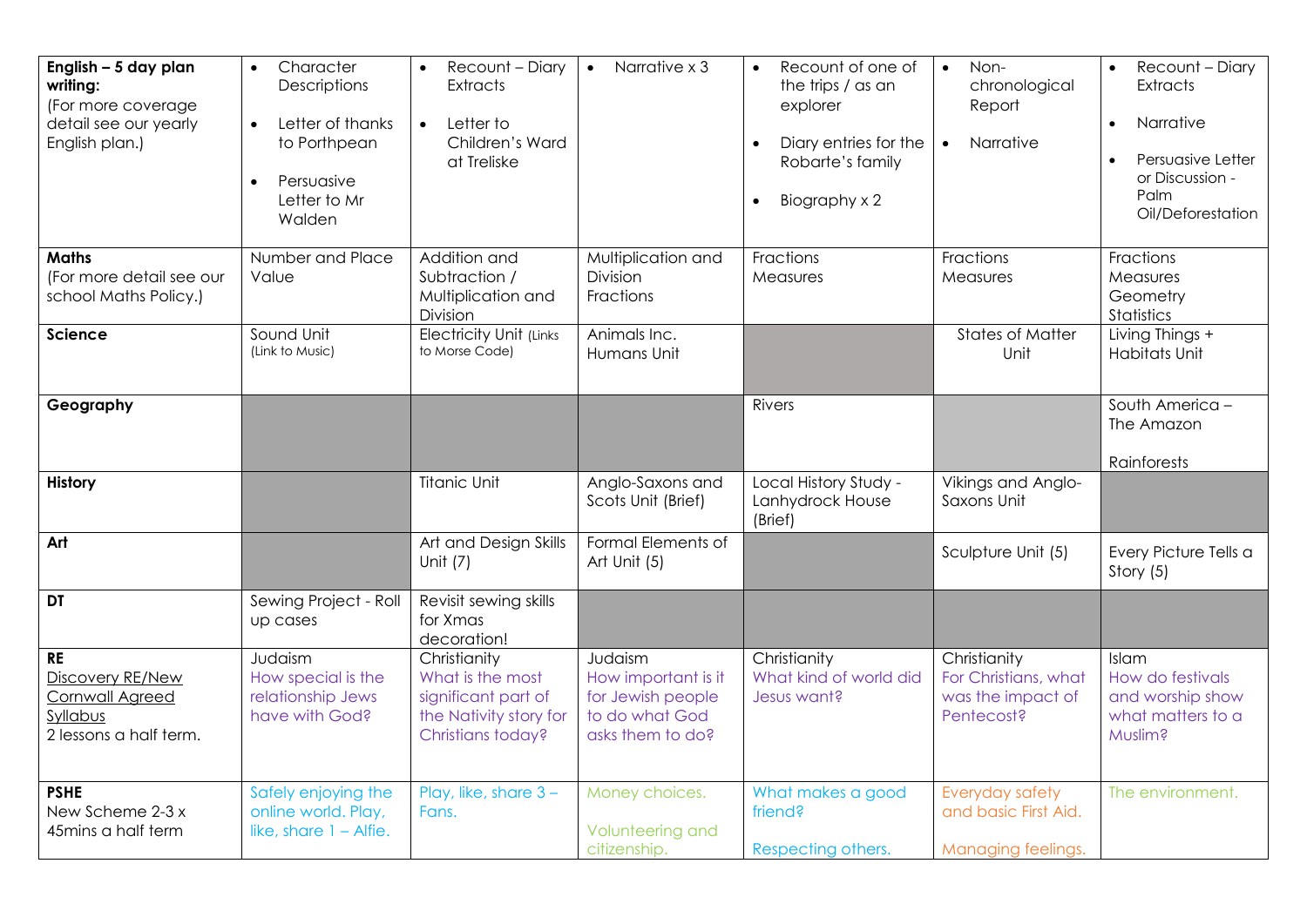| <b>MFL</b>                                                                                                                                                           | Keeping personal<br>information private.<br>Play, like, share $2 -$<br>Magnus.<br>(SA)<br>Pets                                 | <b>Resolving conflict</b><br>and managing<br>pressure.<br>(SA)<br>Pets                                                                         | (SA)<br><b>Body Parts</b>                                                                                                   | (SA)<br><b>Body Parts</b>                                                                                                                           | (SA)<br>Family                                                                                                                   | (SA)<br>Family                                                                                                                                                                                              |
|----------------------------------------------------------------------------------------------------------------------------------------------------------------------|--------------------------------------------------------------------------------------------------------------------------------|------------------------------------------------------------------------------------------------------------------------------------------------|-----------------------------------------------------------------------------------------------------------------------------|-----------------------------------------------------------------------------------------------------------------------------------------------------|----------------------------------------------------------------------------------------------------------------------------------|-------------------------------------------------------------------------------------------------------------------------------------------------------------------------------------------------------------|
| <b>PE</b><br>5 x 30min lessons a<br>week:<br>M=Real PE Warm Up<br>T = Real PE FUNS Skills<br>$W =$ Real PE Skill Applic.<br><b>T=Traditional PE</b><br>$F =$ Fitness | (SA) REAL PE:<br>Personal Cog.<br>$Skills = Co-$<br>ordination + Static<br><b>Balance</b><br>$(SA)$ Traditional PE =<br>Hockey | (SA) REAL PE: Social<br>Cog.<br>Skills = Dynamic<br><b>Balance to Agility +</b><br><b>Static Balance</b><br>(SA) Traditional PE =<br>Tag Rugby | (SA) REAL PE:<br>Cognitive Cog.<br>Skills = Dynamic<br>Balance + Co-<br>ordination<br>$(SA)$ Traditional PE =<br>Basketball | (SA) REAL PE: Creative<br>Cog.<br>Skills = $Co$ -ordination +<br><b>Counter Balance</b><br>(SA) Traditional PE =<br><b>Gymnastics (REAL</b><br>GYM) | SA) REAL PE:<br><b>Physical Cog.</b><br>Skills = $\text{Agility} +$<br><b>Static Balance</b><br>(T) Traditional $PE =$<br>Tennis | SA) REAL PE: Health<br>+ Fitness Cog.<br>Skills = $\Delta$ gility +<br><b>Static Balance</b><br>(SA) Traditional PE =<br>Dance (REAL<br>Dance)<br>Intensive Swimming<br>Programme (2 weeks<br>$= 10$ hours) |
| <b>MUSIC</b>                                                                                                                                                         | MUSIC with Kari (Link<br>with Science Unit on<br>Sound)                                                                        |                                                                                                                                                |                                                                                                                             | (SA) MUSIC with Kari                                                                                                                                |                                                                                                                                  |                                                                                                                                                                                                             |
| <b>COMPUTING</b><br>E-Safety is covered<br>through our PSHE<br>scheme.                                                                                               | E-Safety                                                                                                                       | E-Safety                                                                                                                                       | Programming A<br>with Mr Moore                                                                                              | Data and Information                                                                                                                                |                                                                                                                                  |                                                                                                                                                                                                             |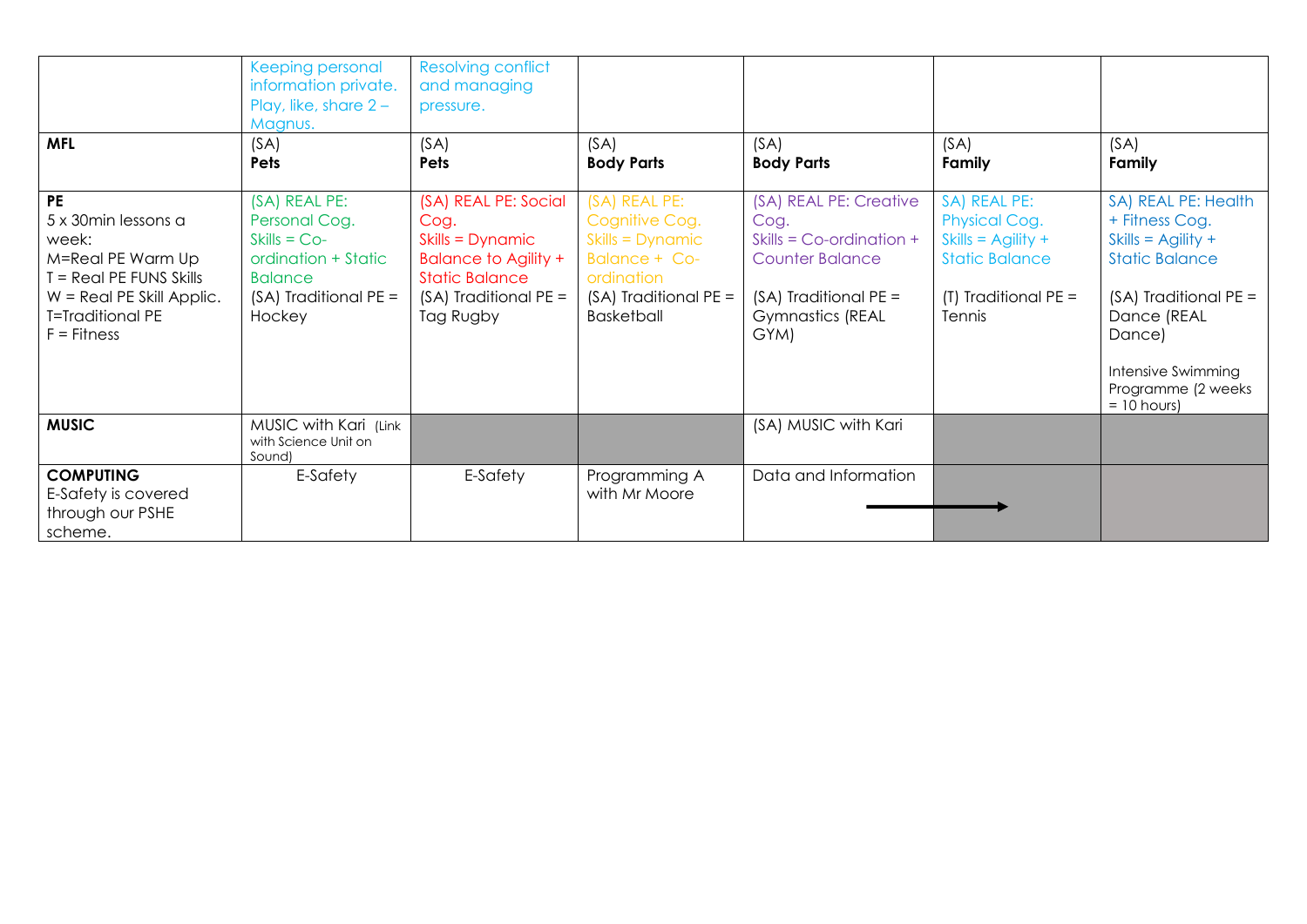## **Coverage of Year 4 Broader Curriculum Plan:**

Year 4 has 4 x 45 minute lessons a week for Broader Curriculum subjects.

Highlight off when completed.

| Autumn 1                          |                                           |                           |                               |  |  |  |  |  |
|-----------------------------------|-------------------------------------------|---------------------------|-------------------------------|--|--|--|--|--|
| Week 1 Wed 8th Sep (3 days)       | Science x 1                               | Spanish x 1 (Pets)        | Getting to know the class x 1 |  |  |  |  |  |
| Week 2 13th Sep                   | Music/Science x 2                         | Spanish x 1 (Pets)        | $PSHE \times 1$               |  |  |  |  |  |
| Week 3 20 <sup>th</sup> Sep       | Music/Science x 2                         | $PSHE \times 2$           |                               |  |  |  |  |  |
| Week 4 27th Sep                   | Music/Science x 2                         | PORTHPEAN CAMP (x 3 days) |                               |  |  |  |  |  |
| Week 5 4th Oct                    | Music/Science x 2                         | $RE \times 2$             |                               |  |  |  |  |  |
| Week 6 11 <sup>th</sup> Oct       | Music x 1 (KG Absent)                     | DT SLD No.1 (Fri)         | $DTPM \times 2$               |  |  |  |  |  |
| Week 7 18th Oct                   | Music x 1 (Small groups -<br>Assessments) | DT SLD No.2 (Mon)         | DT PM x 3                     |  |  |  |  |  |
|                                   |                                           | HALF TERM Mon 25th Oct    |                               |  |  |  |  |  |
|                                   |                                           | Autumn <sub>2</sub>       |                               |  |  |  |  |  |
| Week 1 Tues 2nd Nov (4 days)      | $PSHE \times 2-3$                         | Art $x$ 1                 |                               |  |  |  |  |  |
| Week 2 8 <sup>th</sup> Nov        | <b>History x 2</b>                        | Art x 1                   | Spanish x 1 (Pets)            |  |  |  |  |  |
| Week 3 15th Nov                   | <b>History x 3</b>                        | Art $x$ 1                 |                               |  |  |  |  |  |
| Week 4 22 <sup>nd</sup> Nov       | <b>History x 3</b>                        | Art $x$ 1                 | Spanish Mini!                 |  |  |  |  |  |
| Week 5 29th Nov                   | Science SLD No. 1                         | Art $x$ 2                 | <b>History x 1</b>            |  |  |  |  |  |
| Week 6 6 <sup>th</sup> Dec        | $RE \times 2$                             | Art $x$ 1                 | Science SLD No. 2             |  |  |  |  |  |
| Week 7 13th Dec                   | $DT \times 3$                             | Art $x$ 1                 | Xmas Golden Time x 1          |  |  |  |  |  |
| <b>XMAS HOLIDAYS Mon 20th Dec</b> |                                           |                           |                               |  |  |  |  |  |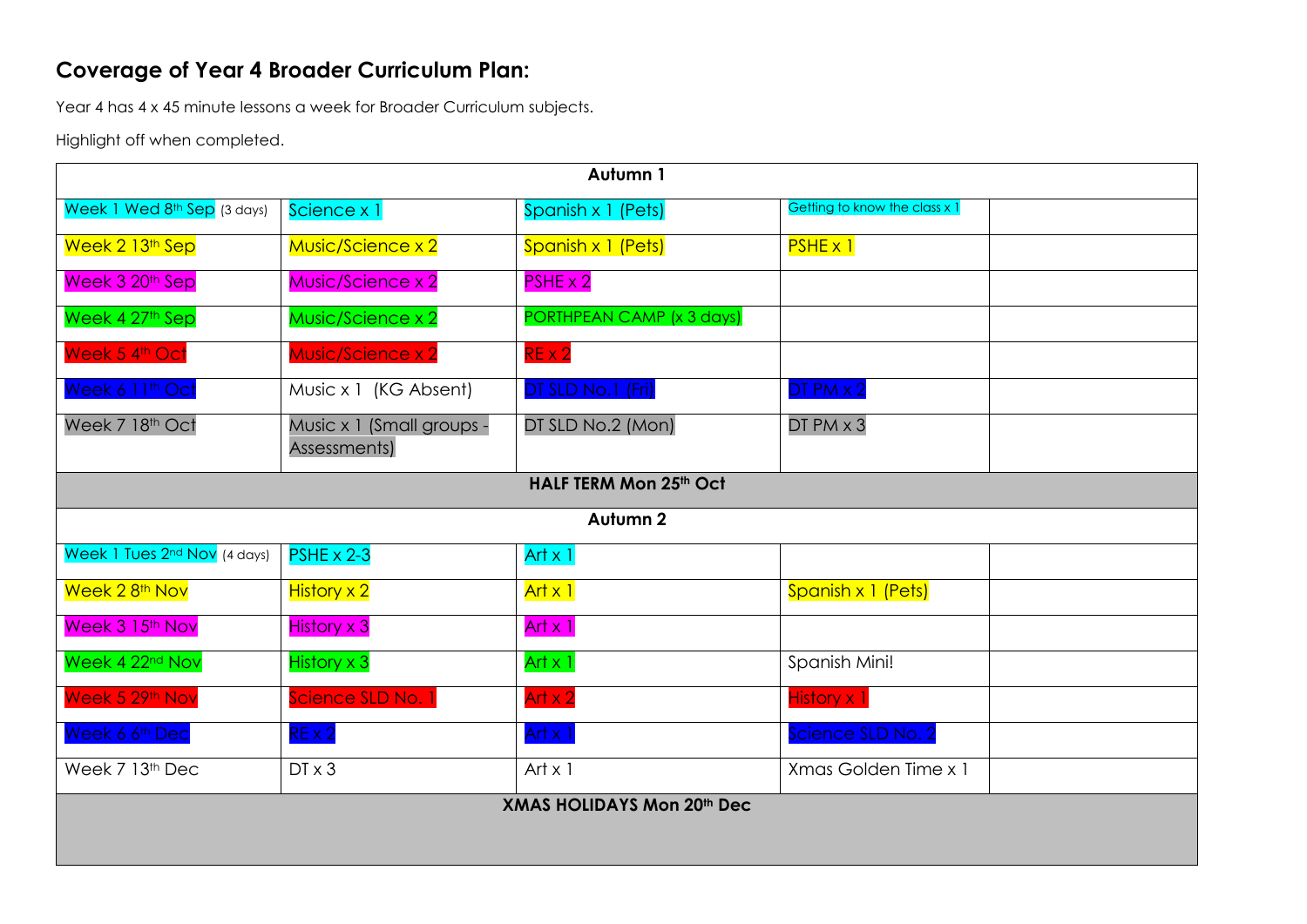| Spring 1                                 |                                                                        |                                                                                               |                                               |                      |  |  |  |  |  |
|------------------------------------------|------------------------------------------------------------------------|-----------------------------------------------------------------------------------------------|-----------------------------------------------|----------------------|--|--|--|--|--|
| Week 1 Tues 4 <sup>th</sup> Jan (4 days) | Computing x 1                                                          |                                                                                               | $PSHE \times 3$                               |                      |  |  |  |  |  |
| Week 2 10 <sup>th</sup> Jan              | Computing x 1                                                          | $Art \times 1$                                                                                | $RE \times 2$                                 |                      |  |  |  |  |  |
| Week 3 17th Jan                          | Computing x 1                                                          | Art $x$ 1                                                                                     | Spanish x 2                                   |                      |  |  |  |  |  |
| Week 4 24th Jan                          | Computing x 1                                                          | Art $x$ 1                                                                                     | Science x 2                                   |                      |  |  |  |  |  |
| Week 5 31st Jan                          | Computing x 1                                                          | Art $x$ 2                                                                                     | Science x 1                                   |                      |  |  |  |  |  |
| Week 6 7th Feb                           | Computing x 1                                                          | Art $x$ 1                                                                                     | Science x 2 squeezed<br>in an extra in the AM |                      |  |  |  |  |  |
| Week 7 14th Feb                          | Theatre Trip! AM<br>(Cancelled due to school<br>closure.)              | History x 5 (Only 4 due to school<br>closure.)                                                |                                               |                      |  |  |  |  |  |
|                                          | <b>HALF TERM Mon 21st Feb</b><br>Spring 2                              |                                                                                               |                                               |                      |  |  |  |  |  |
| Week 1 28th Feb                          |                                                                        | Geography x 3                                                                                 |                                               | Music x 1            |  |  |  |  |  |
| Week 2 7 <sup>th</sup> Mar               |                                                                        | Geography x 2                                                                                 | REX1                                          | Music x 1            |  |  |  |  |  |
| Week 3 14th Mar                          | Computing x 1 L1 (Tues)                                                | <b>Trip - Source to Sea Walk</b><br>(Geography/PE Outdoor Edu.)                               | $RE \times 1$                                 | Music x 1            |  |  |  |  |  |
|                                          |                                                                        | <b>Tree planting on Goss Moor</b><br>PSHE - Give!                                             |                                               |                      |  |  |  |  |  |
| Week 4 21st Mar                          | Computing x 1 L2 (Tues)<br>Equipment let down! Not arrived in<br>time. | <b>Trip - Source to Sea Canoe</b><br>(Geography/PE Outdoor Edu.)<br>Trip - Farm + Country Day |                                               | Music x 1            |  |  |  |  |  |
| Week 5 28th Mar                          | Computing $x + 2 + 3 + 14$<br>$\{Thus AM + PM\}$                       | Geography - Summarise 1 Source<br>o Sea days in Scrapbooks                                    | PSHE x 2                                      | Music x <sup>1</sup> |  |  |  |  |  |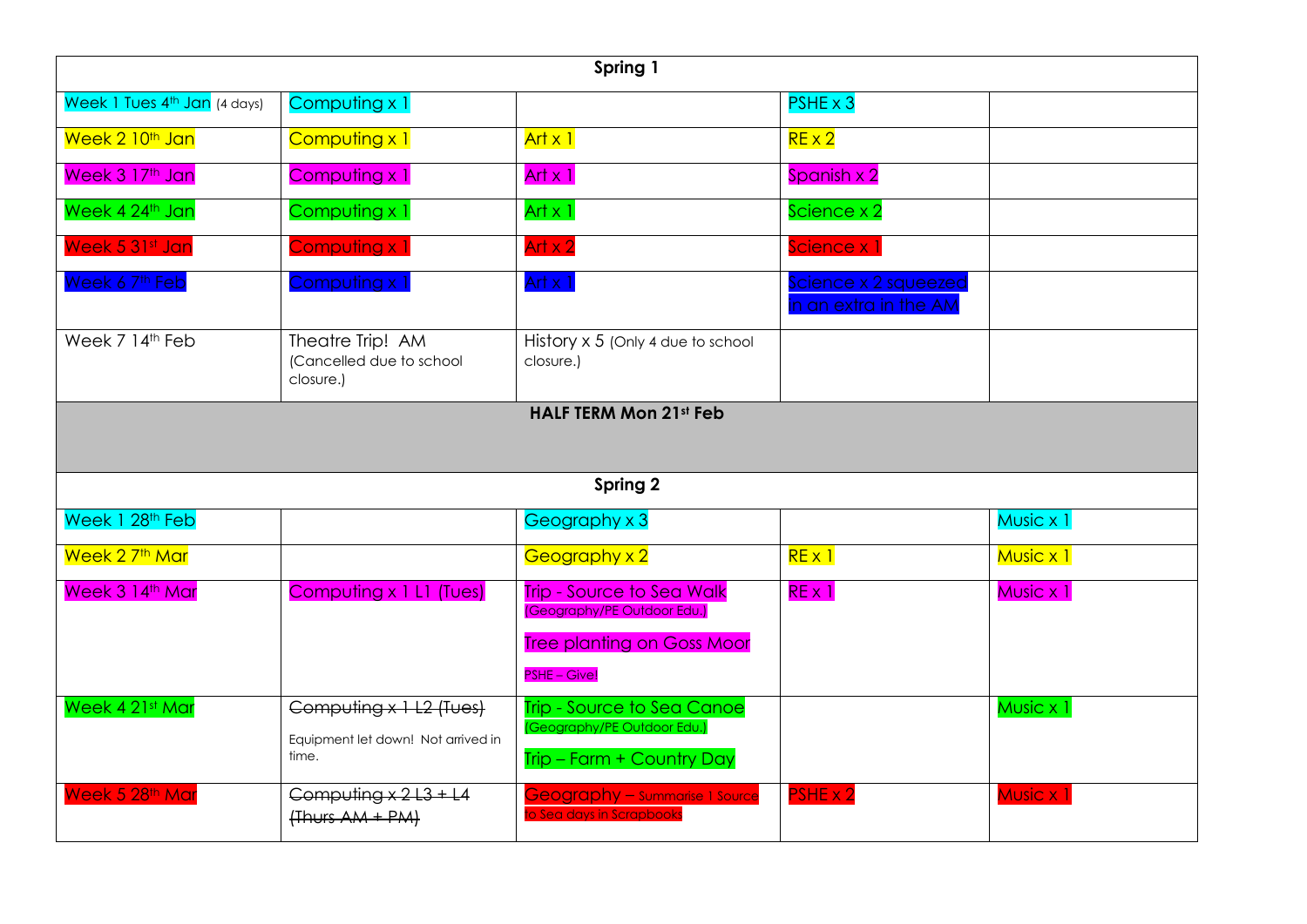|                                                                    | Equipment let down! Not arrived in<br>time.               |                                         |                                                                   |                                                    |  |  |  |  |  |  |
|--------------------------------------------------------------------|-----------------------------------------------------------|-----------------------------------------|-------------------------------------------------------------------|----------------------------------------------------|--|--|--|--|--|--|
| Week 6 4th Apr                                                     | <b>Annydrock Trip (AM)</b><br>Thurs 7 <sup>th</sup> April | <b>History x 3</b>                      | <b>Geography – summarise</b><br>ource to Sea days ir<br>crapbooks | Music x                                            |  |  |  |  |  |  |
| Computing SLD needed in Summer 1 as equipment not arrived in time! |                                                           |                                         |                                                                   |                                                    |  |  |  |  |  |  |
| <b>EASTER HOLIDAYS Mon 11th April</b>                              |                                                           |                                         |                                                                   |                                                    |  |  |  |  |  |  |
|                                                                    |                                                           | Summer 1                                |                                                                   |                                                    |  |  |  |  |  |  |
| Week 1 25th Apr                                                    | Art $x$ 1                                                 | History x 1                             | $RE \times 2$                                                     |                                                    |  |  |  |  |  |  |
| Week 2 Tues 3rd May (4 days)                                       | Art x 1                                                   | <b>History x 2</b>                      | $PSHE \times 1$                                                   |                                                    |  |  |  |  |  |  |
| Week 3 9th May                                                     | Art $x$ 1                                                 | History x 2                             | $PSHE \times 1$                                                   |                                                    |  |  |  |  |  |  |
| Week 4 16th May                                                    | Art $x$ 1                                                 | History x 1                             | <b>Computing SLD</b><br>afternoon (Catch Up)                      | Science SLD No.1                                   |  |  |  |  |  |  |
| Week 5 23rd May<br>No revisiting BC                                | Art $x$ 1                                                 | <b>History x 1</b>                      | $S$ panish $x +$                                                  | Science SLD No.2<br><b>Includes Computing L5+6</b> |  |  |  |  |  |  |
| 27th Jubilee W/S Tea Party 2-3pm.                                  |                                                           | ncludes Trip - Maritime Museum 26.5.22. | Computing x 1                                                     |                                                    |  |  |  |  |  |  |
|                                                                    |                                                           | HALF TERM Mon 30th May                  |                                                                   |                                                    |  |  |  |  |  |  |
|                                                                    |                                                           | Summer 2                                |                                                                   |                                                    |  |  |  |  |  |  |
| Week 1 6 <sup>th</sup> Jun                                         | Art $\times$ 1                                            | Geography x 3                           |                                                                   |                                                    |  |  |  |  |  |  |
| Week 2 13 <sup>th</sup> Jun                                        | Art $x$ 1                                                 | Geography x 3                           |                                                                   |                                                    |  |  |  |  |  |  |
| Week 3 20 <sup>th</sup> Jun                                        | Art $\times$ 1                                            | Science x 3                             |                                                                   |                                                    |  |  |  |  |  |  |
| Week 4 27 <sup>th</sup> Jun                                        | Art $x$ 1                                                 | $PSHE \times 2$                         | Sports Day                                                        |                                                    |  |  |  |  |  |  |
| Week 5 4th Jul                                                     | Art $x$ 1                                                 | REX <sub>3</sub>                        |                                                                   |                                                    |  |  |  |  |  |  |
| Week 6 11 <sup>th</sup> Jul                                        | Swimming everyday TBC                                     | Spanish x 4                             | <b>Environmental Day</b>                                          |                                                    |  |  |  |  |  |  |
| Week 7 18th Jul                                                    | Swimming everyday TBC                                     | Dance x 4                               |                                                                   |                                                    |  |  |  |  |  |  |